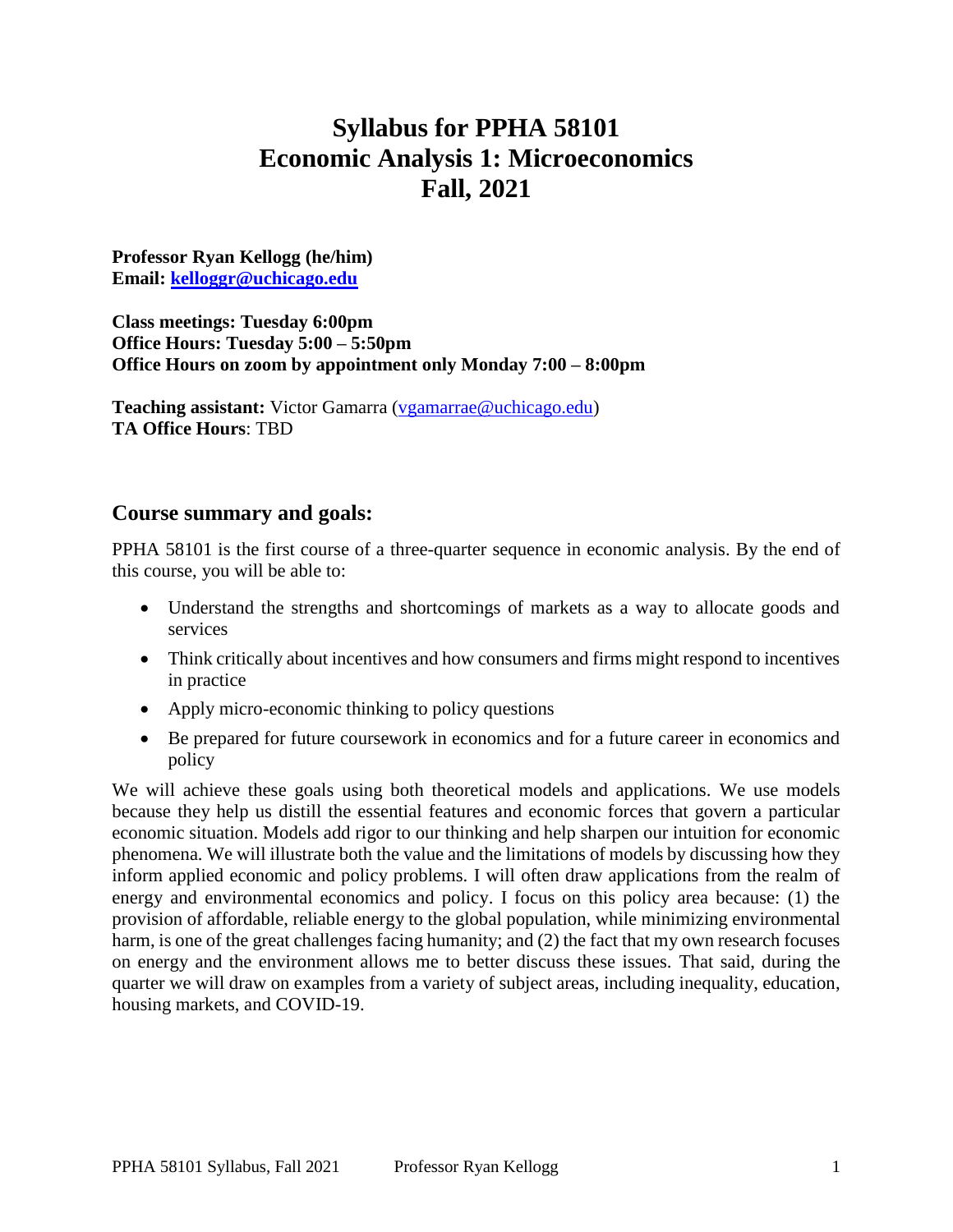# **Textbook:**

The required text for this course will be the third edition of Microeconomics by **Goolsbee, Levitt, and Syverson** (which we will hereafter refer to as **GLS**). The ISBN-13 identifier for the book is 978-1-319-10556-3. The second edition of GLS is a viable substitute, but some of the chapter and section numbers may have changed.

We will also use the online resources developed by the CORE project [\(https://www.core](https://www.core-econ.org/)[econ.org/\)](https://www.core-econ.org/), especially their introductory e-textbook available at [https://core-econ.org/the](https://core-econ.org/the-economy/book/text/0-3-contents.html)[economy/book/text/0-3-contents.html.](https://core-econ.org/the-economy/book/text/0-3-contents.html)

#### **Class format:**

The course consists of 9 modules, one for each week of the quarter. Each module will have the following components:

- **Class meetings:** Each module is centered on our class meetings that will occur on Tuesday evenings. Each meeting will be for roughly 2 hours. In these meetings, we will:
	- o Address students' questions about the recorded lectures (based on questions posted to the Canvas discussion board)
	- o Engage in discussions about economics and policy applications

To maximize the quality of our class meetings, it is essential that students arrive having completed all the necessary preparation. This pre-meeting work for each module includes: (1) completing the readings for the module; (2) viewing the recorded lectures; (3) taking self-assessment quizzes; and (4) engaging in the Q&A on the Canvas discussion board. These components are described below. The quality of our in-class discussions will be maximized when students come to class fully prepared.

- **Readings**: Each module will be tied to specific sections of the textbook (GLS) and will potentially also include readings from the CORE project and other outside sources.
- **Recorded lectures**: At least one week before the module's live sections, I will post recordings that you may watch and engage with as many times as you like. A typical week will involve several recorded lectures, which will typically be 10-20 minutes in length. To get the most out of these recordings, it is essential that you treat them as you would an in-person lecture, and not treat them like watching a movie. For instance, I will often use a virtual whiteboard rather than slides. To stay engaged with the material, you should follow along and take notes of your own as I write on the whiteboard.
- **Self-assessment quizzes:** Each module (except the first) will include quizzes that you should take to test your understanding. I will provide answers to all quizzes. If you have trouble answering a question, that is a sign that you should review the relevant material (in the recordings, readings, or both) and/or post a question onto the Canvas discussion board. Completion of these quizzes will count towards your final grade in the course (see more on this below).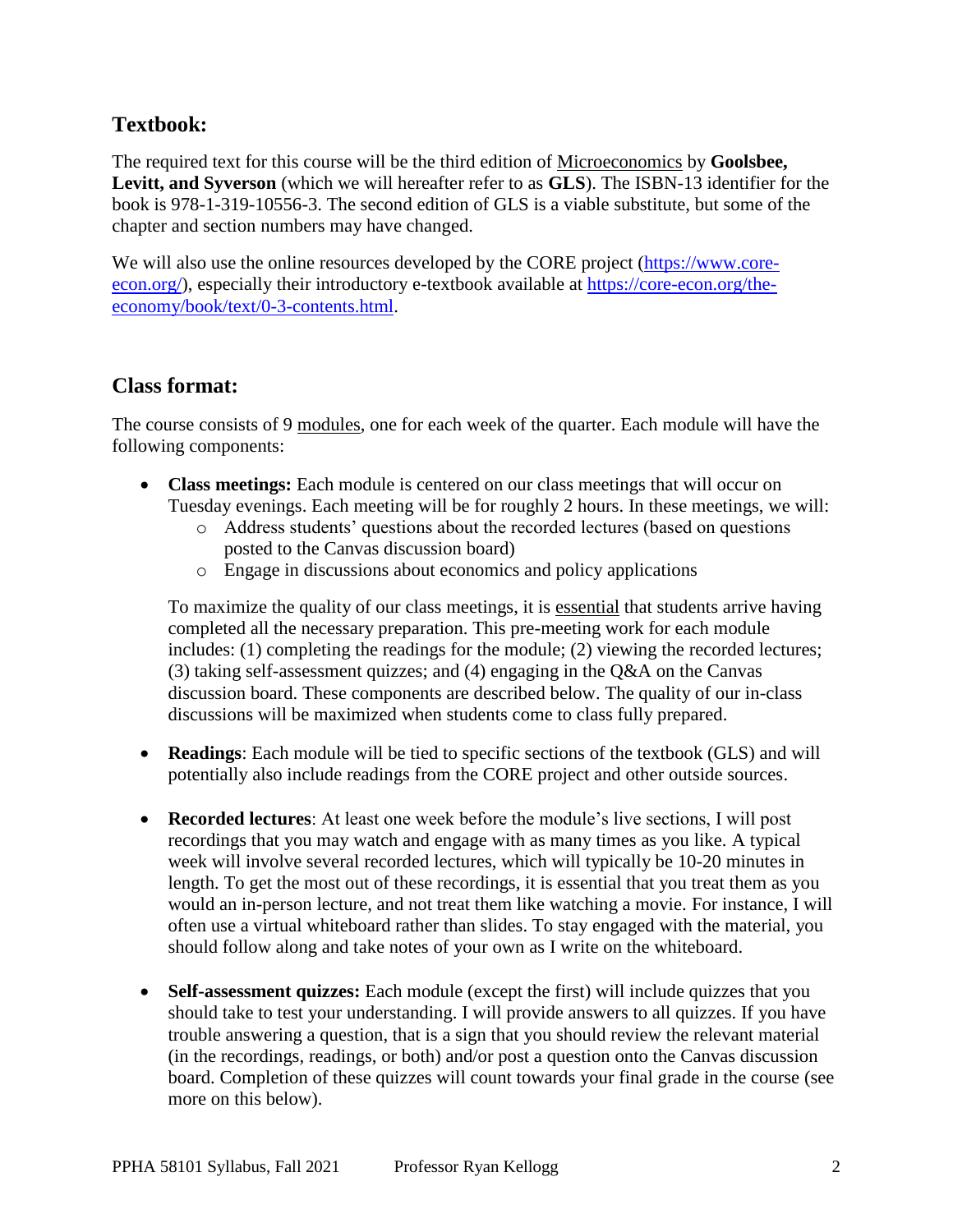**Canvas discussion board:** After viewing the recordings and taking the self-assessment quizzes, you should use the Canvas discussion board to ask questions. You can ask me and the TA to clarify material that was confusing. You can also ask about what the recorded material might imply for a public policy issue.

Before posting a question on the discussion board, you should first review other students' questions to see if your question has been asked (and potentially answered). I also encourage you to "upvote" questions you see that you would also like to ask. I will discuss widely-asked questions during our class meetings.

 **Office hours:** The TA and I will hold regular weekly office hours to interact with students one-on-one or in small groups. I will hold open-access office hours in the Convene open space on Tuesdays from 5:00 – 5:50pm before class. I will also hold office hours over zoom on Monday evenings from 7:00 - 8:00pm. Students can reserve 10 minute slots for these office hours via Calendly (link available on the course's Canvas site). The TA's office hours are TBD.

To see how these components fit together into a module, consider the schedule we will use for module 2:

- Class meeting: Tuesday, October 5
- Readings and recorded lectures posted no later than Tuesday, September 28
- Self-assessment quiz and Canvas discussion opens Tuesday, September 28
- Self-assessment quiz closes Tuesday, October 5 at 6:00pm

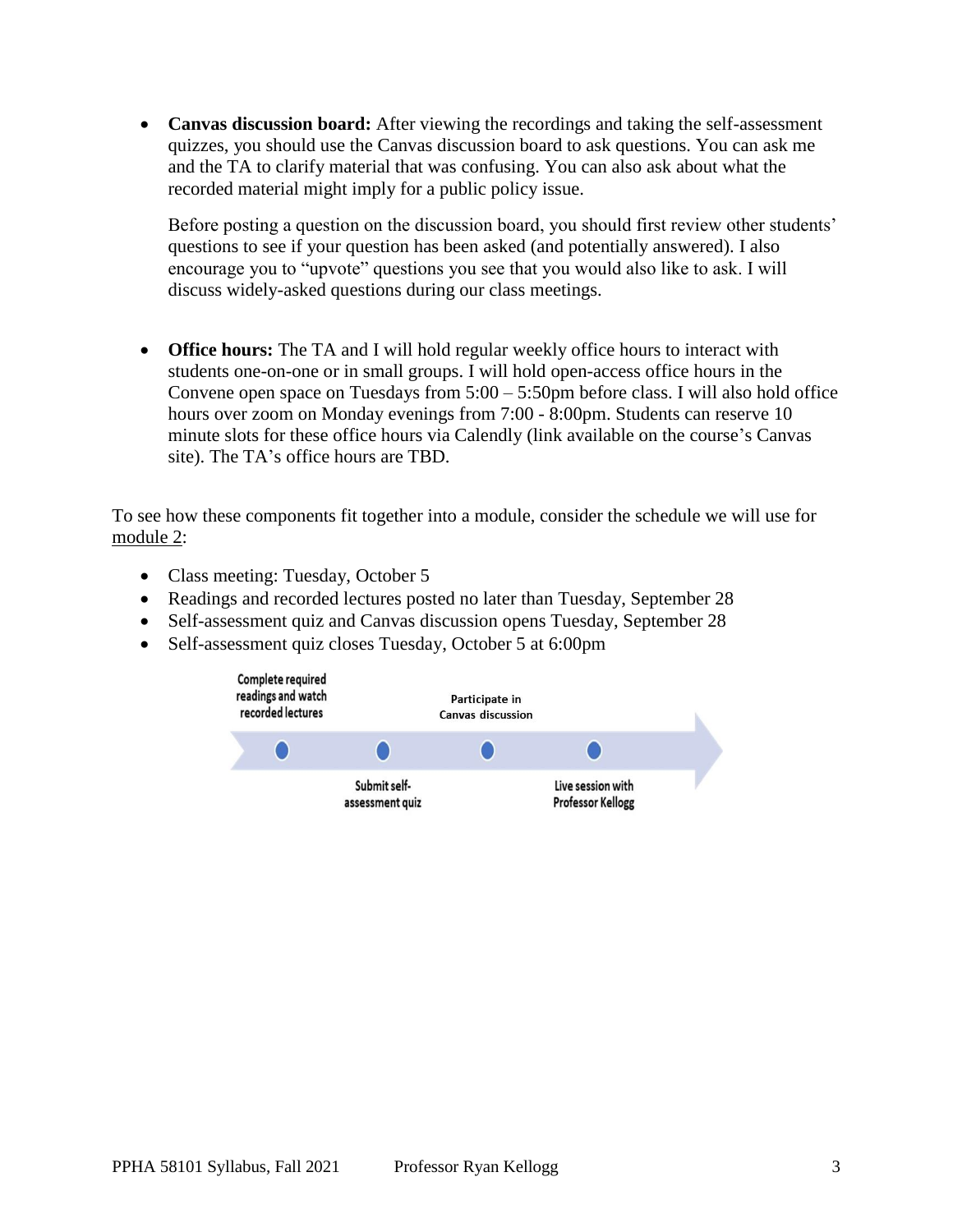## **Assignments and grading**

Grades will be based on the self-assessment quizzes, problem sets, writing assignments, and a final exam. All assignments except the quizzes should be submitted through Gradescope as a single pdf document.

**Quizzes:** You will receive credit for completing the self-assessment quizzes on Canvas. Your grade on each quiz will be based on whether you completed it, not whether your answer was correct. To achieve full credit on this part of the course, you must complete 6 of the 8 quizzes.

**Problem sets:** There will be three problem sets due throughout the quarter. They are due at the following dates and times. **Late submissions will not be accepted.**

- Problem set 1: Tuesday, October 19, 6:00pm
- Problem set 2: Tuesday, November 2, 6:00pm
- Problem set 3: Tuesday, November 30, 6:00pm

These problems sets are designed to give you practice working with economic models and thereby help you learn the material. You may discuss problem sets with other students in the class, but the solutions you submit must be your own work. I strongly encourage you to work on the problems yourself before collaborating with others.

You will get full credit a given problem set if you demonstrate serious effort on each problem, even if your answer is not correct. I will post solutions to each problem set after they are due.

**Writing assignment:** The writing assignment is designed to encourage you to apply economic concepts to a current public policy issue. It is due on **Tuesday, November 9 at 6:00pm. Late submissions will not be accepted.**

You may do the writing assignment individually, or if you wish you may collaborate in a group of no more than three students. If you work in a group, you should turn in a single assignment for the group, and all students in the group will receive the same grade. **You may not discuss this assignment at all with any student outside of your group.**

Each submission must be no longer than 1500 words, in addition to any graphs you wish to include.

**Final exam:** The final exam will be open book and open notes. However, you may not collaborate with classmates or any other individual. You will be able to choose when to take the exam anytime within the window Friday Dec 3 8:00am to Wednesday Dec 8 10:00pm. Once you begin, you must complete the exam in two hours.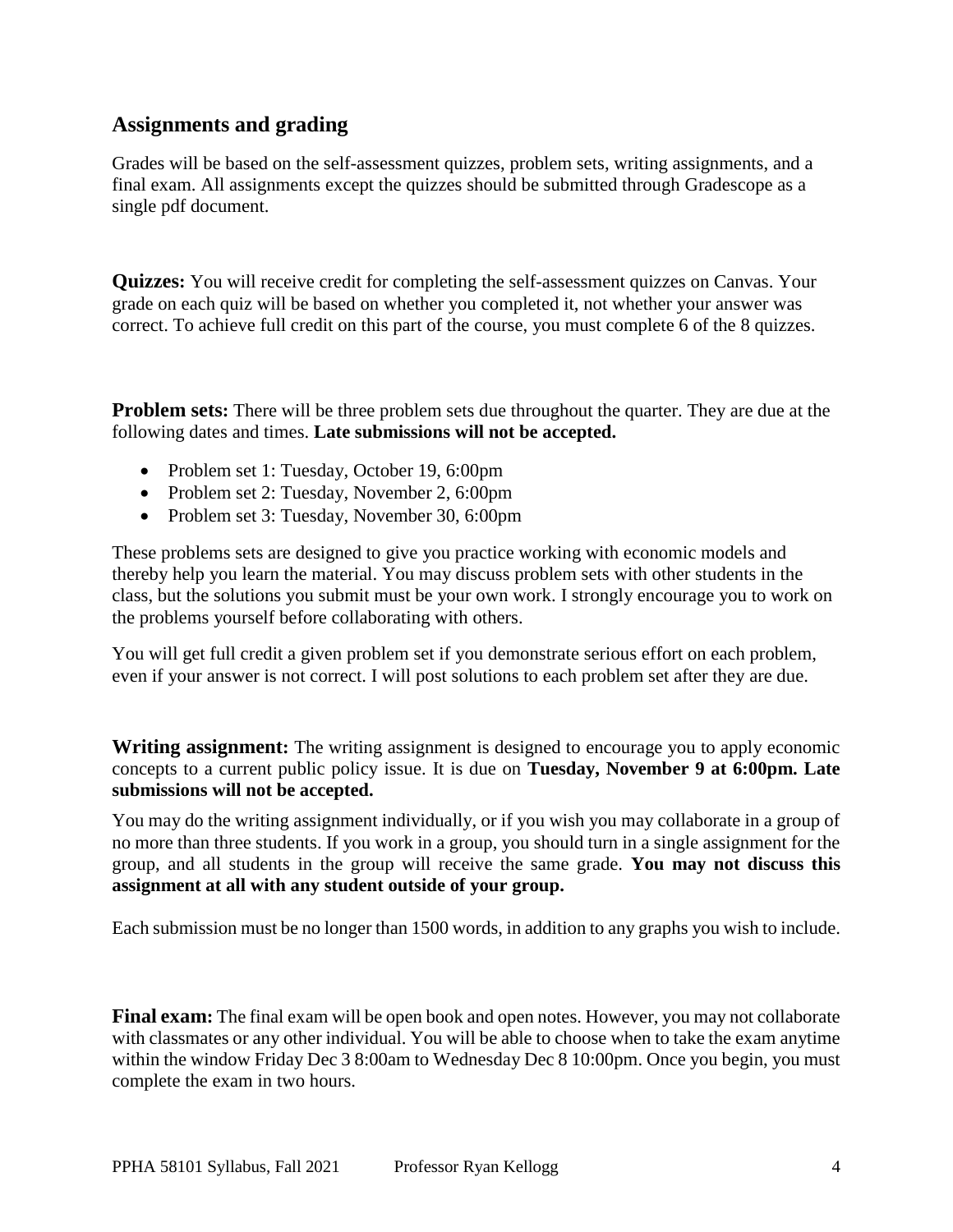## **Letter grades**

At the end of the course, each of the four components (quizzes, problem sets, writing assignments, and the exam) will have numerical grades out of 100 possible points each. Each student's numerical score will then be determined by a weighted sum of the assignment scores as follows:

- For students who did better on the writing assignment than the exam, the weights will be 15% on the quizzes, 15% on the problem sets, 45% on the writing assignment, and 25% on the exam.
- For students who did better on the exam than the writing assignment, the weights will be 15% on the quizzes, 15% on the problem sets, 25% on the writing assignment, and 45% on the exam.

This grading scheme therefore puts higher weights on the assignment on which each student performed more strongly. This approach rewards students' best efforts and mitigates the harm to a grade that can come from a single bad assignment. Uri Simonsohn calls this type of grading scheme TWARKing. To read more about it, see [http://datacolada.org/56.](http://datacolada.org/56) (And thanks to my colleague Anthony Fowler for telling me about TWARKing.)

After the assignment weights are applied, each student will have a grade out of 100 points. A score of 90 points will ensure an A-, 80 points will ensure a B-, and 70 points will ensure a C−.

#### **Class outline**

Module 1 (class meeting: Sept 28): Class introduction. Broad discussion about the strengths and shortcomings of markets

Module 2 (class meeting: Oct 5): Supply, demand, and competitive equilibrium

Module 3 (class meeting: Oct 12): Welfare, surplus, and Pareto efficiency. Externalities.

Module 4 (class meeting: Oct 19): Elasticities. Price control policies.

Module 5 (class meeting: Oct 26): Taxes and subsidies.

Module 6 (class meeting: Nov 2): Production decisions. Marginal vs average cost.

Module 7 (class meeting: Nov 9): Monopoly behavior and market power

Module 8 (class meeting: Nov 16): Firm entry and exit; monopoly regulation

Module 9 (class meeting: Nov 30): More on market power and monopoly regulation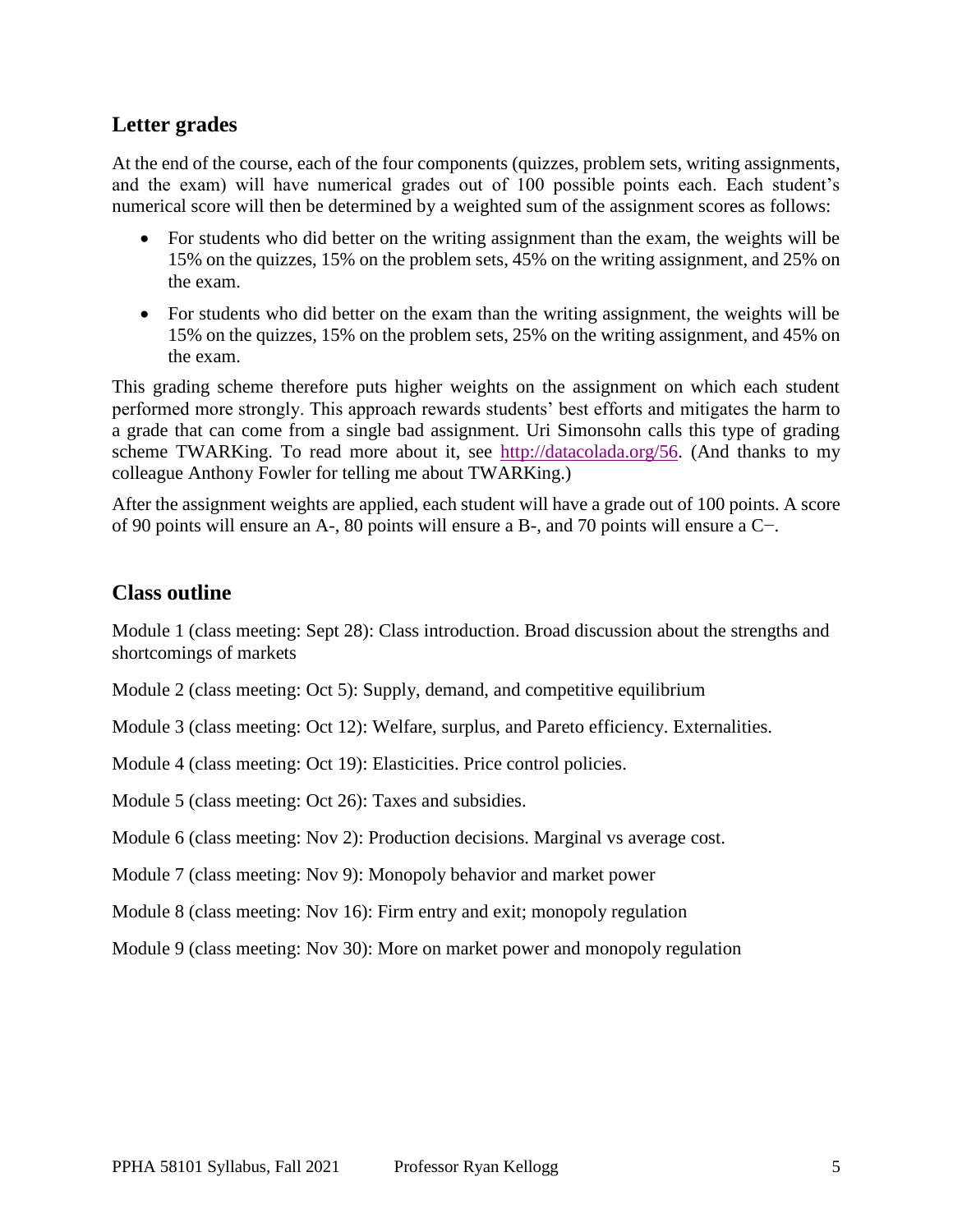## **Academic dishonesty**

All University of Chicago students are expected to uphold the highest standards of academic integrity and honesty. Among other things, this means that students shall not represent another's work as their own, use unhallowed materials during exams, or otherwise gain unfair academic advantage. All students suspected of academic dishonesty will be reported to the Harris Dean of Students for investigation and adjudication. The disciplinary process can result in sanctions up to and including suspension or expulsion from the University. In addition to disciplinary sanctions, students who commit academic honesty will receive, at minimum, the following grade penalties:

- If the academic dishonesty occurred on a problem set, the student will receive a score of zero on that problem set, and the student's highest possible letter grade for the course will be a C+.
- If the academic dishonesty occurred on a writing assignment or the final exam, the student will receive a grade of F in the course.

The University's policy and procedures related to academic integrity can be found at [https://studentmanual.uchicago.edu/academic-policies/academic-honesty-plagiarism/.](https://studentmanual.uchicago.edu/academic-policies/academic-honesty-plagiarism/)

# **Contesting a grade**

If you would like to contest a grade, you must do so in Gradescope within one week of receiving your grade for that assignment or exam. To submit a Regrade Request, first click on the question that you wish to submit a request for in Gradescope. This will display the rubric for that question and highlight the rubric items that were applied. Once a question has been selected, click the Request Regrade button in the bottom action bar. A textbox will appear allowing you to type an explanation of the request for the specific question that was chosen. See <https://help.gradescope.com/article/8hchz9h8wh-student-regrade-request> for detailed guidance.

Gradescope will sum up the total points automatically for each assignment. If you assert that we erred in how many points we awarded to an answer on a specific question (or part of a question), the TA will regrade your entire assignment, at which point your grade may go up or down.

We will not respond to regrade requests submitted more than one week after receiving your grade.

#### **Accommodations for disabilities**

I am committed to providing reasonable accommodations that enable qualified students with a disability to have equal participation in my class and an opportunity to demonstrate their knowledge and skill on the assignments. Students who believe they need assistance should consult with **Student Disability Services** by the end of the first week of class. SDS will then coordinate student accommodations with myself, the TAs, and Harris staff.